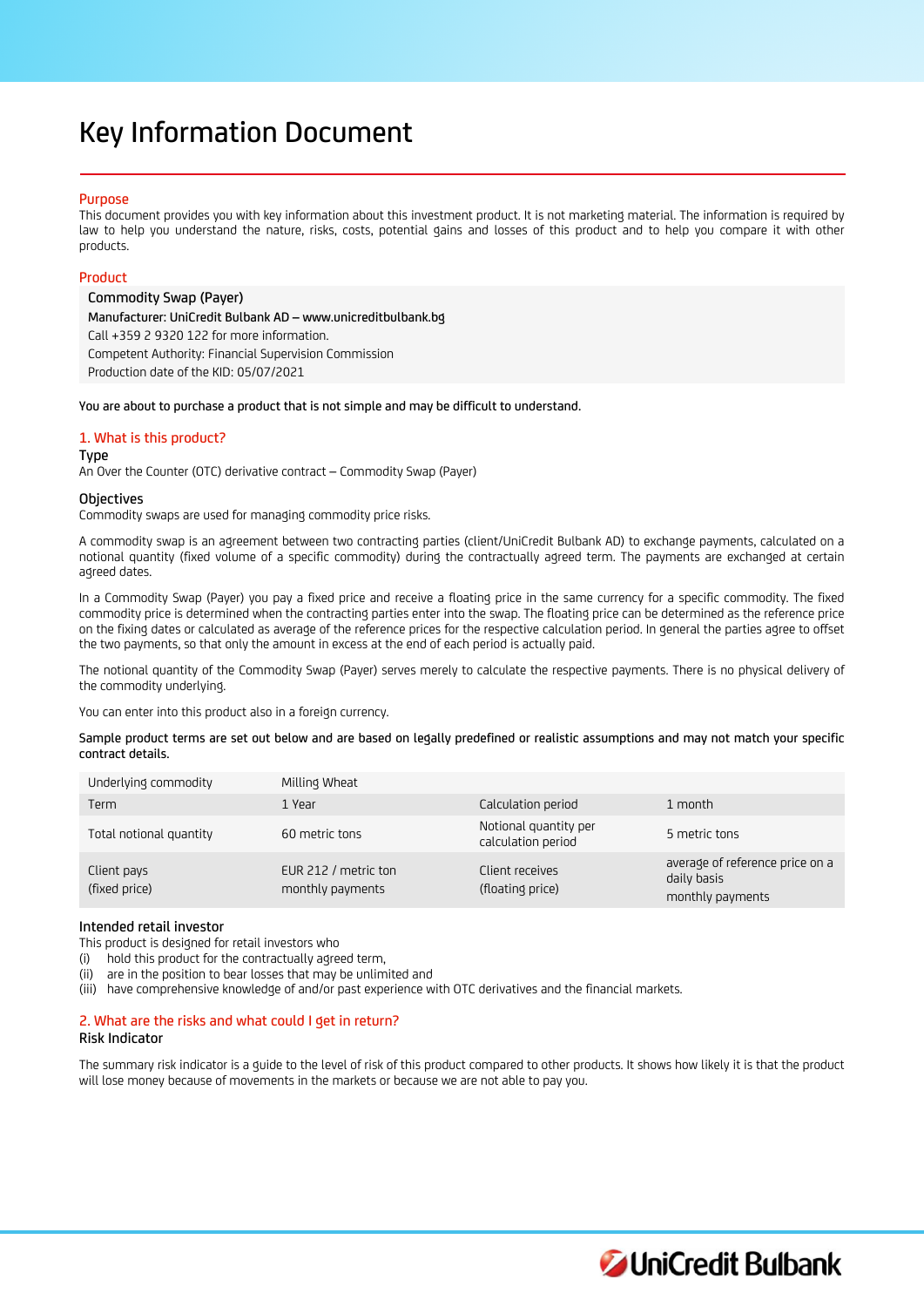We have classified this product as 7 out of 7, which is the highest risk class.



Be aware of currency risk. You may pay and/or receive payments in a different currency, so the final return you will get depends on the exchange rate between the two currencies. This risk is not considered in the indicator shown above.

In some circumstances you may be required to make payments to pay for losses. The total loss you may incur may be significant.

This product does not include any protection from future market performance so you could incur significant losses.

#### Performance Scenarios

Market developments in the future cannot be accurately predicted. The scenarios shown are only an indication of some of the possible outcomes based on recent returns. Actual returns could be lower.

#### Notional quantity 60 metric tons

| <b>Scenarios</b>      |                                            | 1 Year<br>(Recommended<br>holding period) |
|-----------------------|--------------------------------------------|-------------------------------------------|
| Stress scenario       | What you might get back or pay after costs | EUR -6,412                                |
|                       | Average return/loss each year              | $-51.72%$                                 |
| Unfavourable scenario | What you might get back or pay after costs | EUR - 2,031                               |
|                       | Average return/loss each year              | $-16.38%$                                 |
| Moderate scenario     | What you might get back or pay after costs | <b>EUR-309</b>                            |
|                       | Average return/loss each year              | $-2.49%$                                  |
| Favourable scenario   | What you might get back or pay after costs | <b>EUR 1,874</b>                          |
|                       | Average return/loss each year              | 15.12 %                                   |

This table shows the money you could get back or pay over the next 1 Year, under different scenarios, assuming a notional quantity of 60 metric tons. The scenarios shown illustrate how your investment could perform. You can compare them with scenarios of other products.

The scenarios presented are an estimate of future performance based on evidence from the past on how the value of this investment varies, and are not an exact indicator. What you get or pay will vary depending on how the market performs and how long you keep the product.

The stress scenario shows what you might get back or pay in extreme market circumstances, and it does not take into account the situation where we are not able to pay you.

The figures shown include all the costs of the product itself, but may not include all the costs that you pay to distributor. The figures do not take into account your personal tax situation, which may also affect how much you get back or pay.

#### 3. What happens if UniCredit Bulbank AD is unable to pay out?

Counterparties of derivative transactions are exposed to the risk that UniCredit Bulbank AD becomes unable to discharge its obligations under the transaction, for example in the case of an insolvency (inability to pay or overindebtedness) or in the case resolution measures are taken by an authority against the credit institution. Such a decision to take resolution measures can, for example, be taken if the assets of the institution are less than its liabilities, where it is unable or will, in the near future, be unable to pay its debts or other liabilities as they fall due, or where it requires extraordinary public financial support. Where resolution measures are taken, the competent resolution authority can decide on an early termination of the derivative transaction. In the case such early termination results in a claim of the counterparty against the credit institution, the decision of the resolution authority can lead to a partial or complete reduction of the principal amount of this claim or in a conversion of this claim in to equity (shares or other types of equity).

If UniCredit Bulbank AD does not fulfil its obligations connected with the product or is unable to pay, you can lose part of or the full payout or can suffer an unlimited loss. This product is not protected by any deposit guarantee scheme, legal or otherwise, or any other type of guarantee.

# 4. What are the costs?

The Reduction in Yield (RIY) shows what impact the total costs you pay will have on the performance of the product. The total costs take into account one-off, ongoing and incidental costs.

The amounts shown here are the cumulative costs of the product itself for the recommended holding period. The figures assume a notional